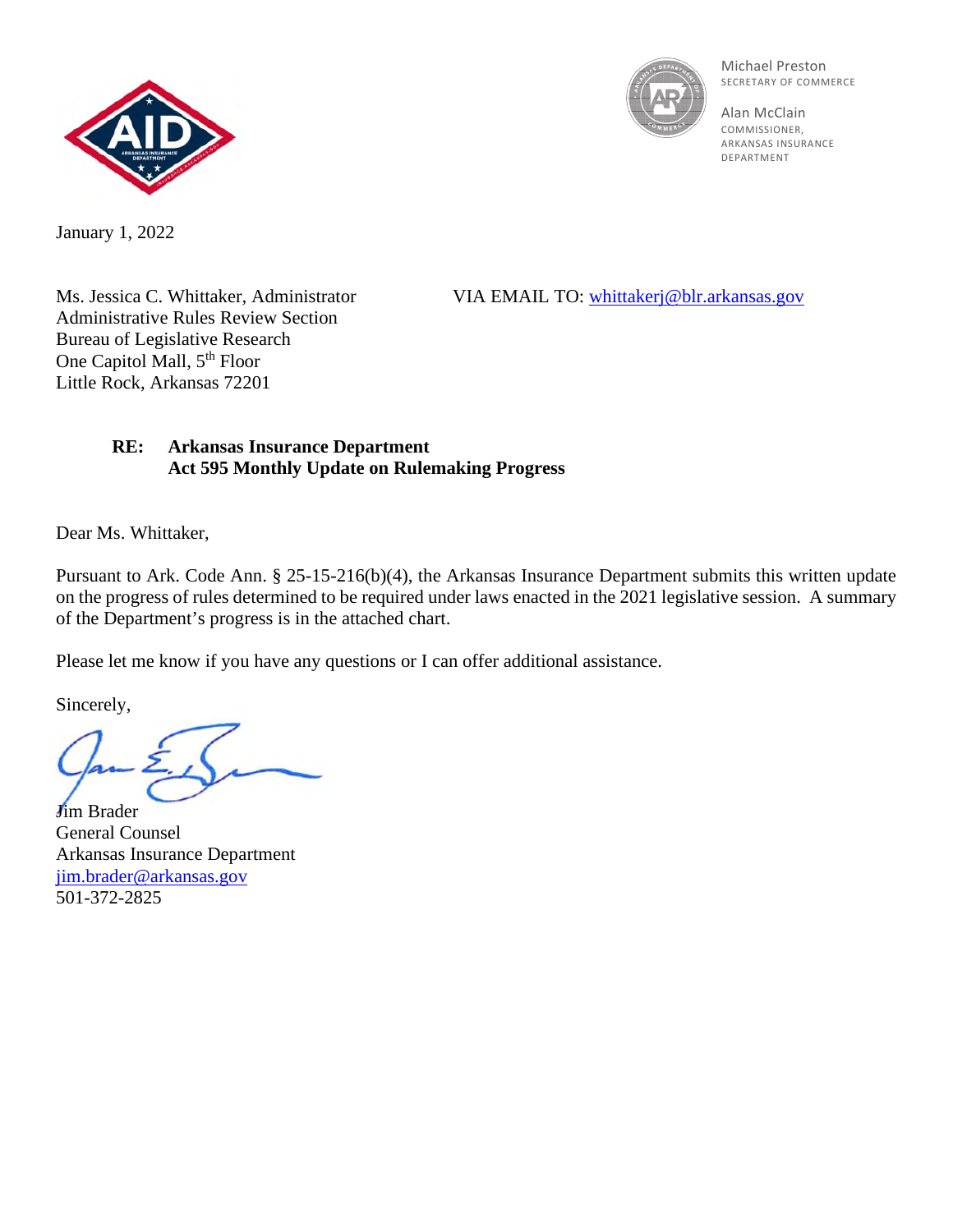## **ARKANSAS INSURANCE DEPARTMENT Act 595 Monthly Status Report**

**I.** The following Acts from the 2021 legislative session require rulemaking and were included in the *Report on the Acts of the 2021 Regular Session Requiring New Rulemaking.* The Arkansas Insurance Department ("AID") will be taking the following rulemaking actions for these Acts:

| Act         | <b>Rule Name</b>          | Rule          | <b>Summary of Law &amp; Status</b>                                                                                                                                                                                                                                                                                                                                                                                                                                                                                                                                           | <b>Action</b>     |
|-------------|---------------------------|---------------|------------------------------------------------------------------------------------------------------------------------------------------------------------------------------------------------------------------------------------------------------------------------------------------------------------------------------------------------------------------------------------------------------------------------------------------------------------------------------------------------------------------------------------------------------------------------------|-------------------|
|             |                           | <b>Number</b> |                                                                                                                                                                                                                                                                                                                                                                                                                                                                                                                                                                              |                   |
| Act<br>665  | Pharmacy<br>Audits        | 118           | The purpose of this Rule is to comply with Act 655 of<br>2021 to issue a required rule to enforce the pharmacy<br>bill of rights as well as to make required rule changes<br>consistent with changes to definitions made this<br>session in Act 655 of 2021, to apply our PBM rule to<br>self-funded plans and also to establish a network<br>adequacy standard consistent with federal law.<br><b>Status: Public Comment Hearing conducted on</b><br>12/14/21; Promulgation package expected to be<br>submitted to BLR by January 15, 2022 to get on<br>agenda by February. | Amend Rule        |
| Act<br>672  | Credit for<br>Reinsurance | 65            | Rule 65 also needs to be amended to properly align<br>itself with and support the revised statutory<br>requirements. The proposed amendments to Rule 65<br>provide guidelines and reporting forms for the new<br>process by which unauthorized reinsurers may qualify<br>to post reduced collateral to satisfy state credit for<br>reinsurance standards. Adoption of the revised rule is<br>necessary for the Arkansas Insurance Department to<br>meet national accreditation standards.<br><b>Status: Pending ALC Meeting in January 2022</b>                              | <b>Amend Rule</b> |
| Act<br>1103 | 340B Drug<br>Pricing      | 123           | The purpose of this Rule is to simply to comply with Act<br>1103 of 2021 by issuing a mandated rule to implement<br>Act 1103. The proposed rule simply copies and pastes<br>the statutory code enacted in Act 1103 of 2021. AID is<br>aware of no interpretation of issues or ambiguities at<br>this time needing clarification in a rule. This may<br>change during rulemaking.<br><b>Status:</b> Internal pre-promulgation approvals pending.                                                                                                                              | Act 1103          |

**II.** The following Acts from the 2021 legislative session require rulemaking and were **not** included in the *Report on the Acts of the 2021 Regular Session Requiring New Rulemaking. However,* AID believes rulemaking in needed for the operation of the laws and will be taking the following rulemaking actions for these Acts:

| Act | Agent/Adjustor | 31 | Requires adjuster applicants to complete a minimum of   | Amend Rule |
|-----|----------------|----|---------------------------------------------------------|------------|
| 397 | Licensing      |    | 20 hours of pre-licensing education before taking their |            |
|     |                |    | Arkansas adjuster examination. Specifies the number     |            |
|     |                |    | of hours in each subject area an adjuster applicant     |            |
|     |                |    | must complete, and a pre-license education course       |            |
|     |                |    | must offer. Clarifies that electronic signatures may be |            |
|     |                |    | used for all pre-licensing education forms that must be |            |
|     |                |    | submitted to the Department.                            |            |
|     |                |    | <b>Status: Pending ALC Meeting in January 2022</b>      |            |